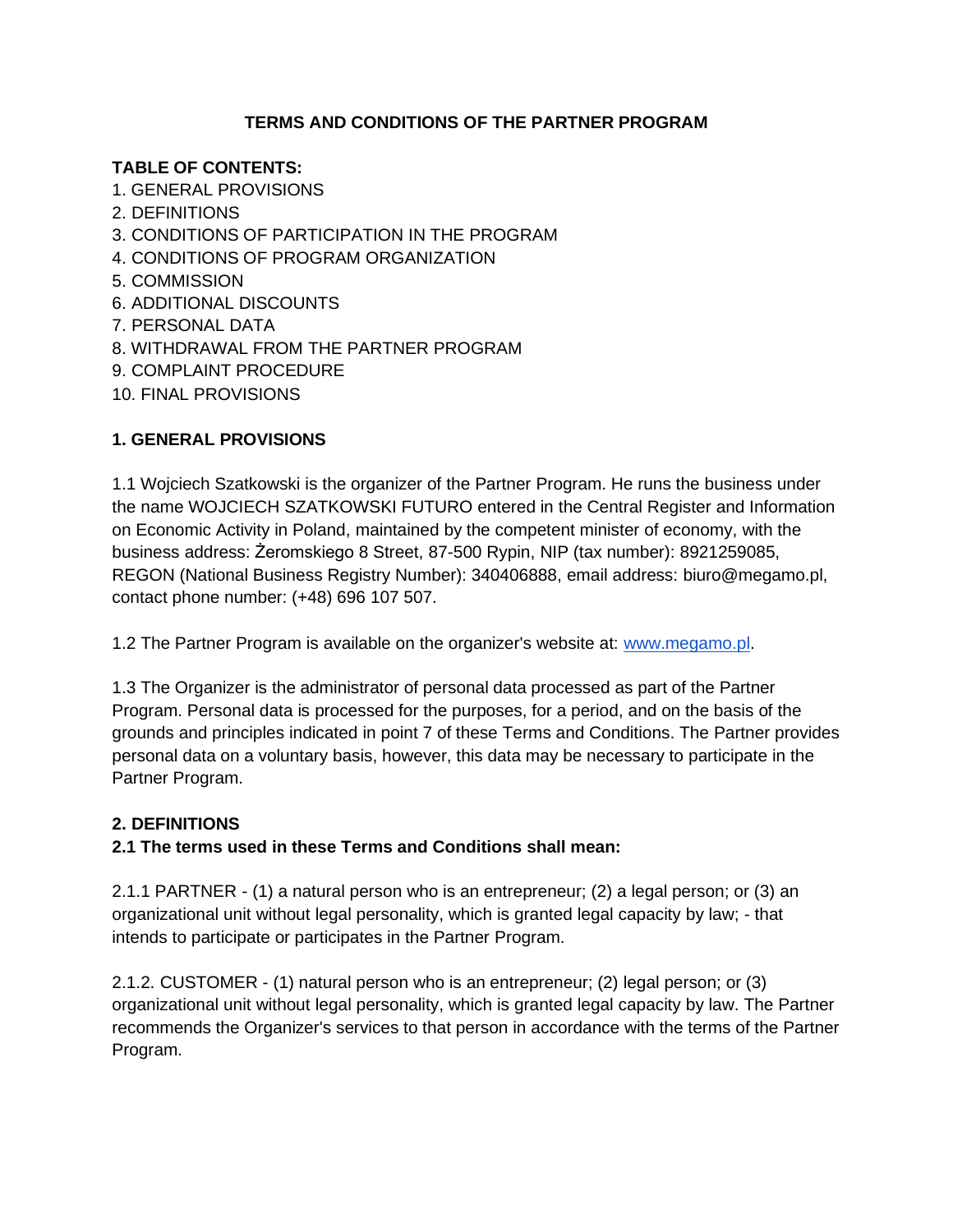2.1.3. CIVIL CODE - the Civil Code Act of 23 April 1964. (Journal of Laws no. 16, item 93 as amended).

2.1.4. DISCOUNT CODE - a unique discount code which enables the Customer, who received it from the Partner, to purchase services of the Organizer on the Website with a discount of a specified value.

2.1.5. ORGANIZER - WOJCIECH SZATKOWSKI FUTURO entered in the Central Register and Information on Economic Activity in Poland, maintained by the competent minister of economy, with the business address: Żeromskiego 8 Street, 87-500 Rypin, NIP (tax number): 8921259085, REGON (National Business Registry Number): 340406888, email address: biuro@megamo.pl, contact phone number: (+48) 696 107 507.

2.1.6. CUSTOMER PANEL - resources on the website's IT system that are protected by individual access data and allow the partner to participate in the Partner Program and to view the history of commissions received and paid.

2.1.7. PARTNER PROGRAM, PROGRAM - Organizer's public promise made in accordance with these Terms and Conditions, on the basis of which the Organizer agrees to reward the Partner in exchange for performing activities and meeting the conditions specified in these Terms and Conditions.

2.1.8. TERMS AND CONDITIONS - the terms and conditions of the Partner Program.

2.1.9. WEBSITE - the Organizer's website available at: www.megamo.pl.

## **3. CONDITIONS OF PARTICIPATION IN THE PROGRAM**

3.1 Every Partner can become a member of the Partner Program, provided that they have access to the Customer Panel and have been approved by the Organizer. Participation in the Partner Program is voluntary.

3.2 The use of the Customer Panel is possible after completing two consecutive steps: (1) filling in an online registration form displayed on the website and (2) confirming the registration by clicking on the "**Save**" box - at this moment the Partner applies for access to the Customer Panel. In the form it is necessary to provide data indicated as obligatory.

3.3 After logging in to the Customer Panel, a Partner may apply for participation in the Partner Program by choosing the option "**Sign up for the Partner Program**" available in the settings in the Customer Panel. A partner is enrolled into the Partner Program once the Partner's participation in the Program is approved by the Organizer.

3.4. The Partner is obliged to provide true and accurate information when using the Partner Program.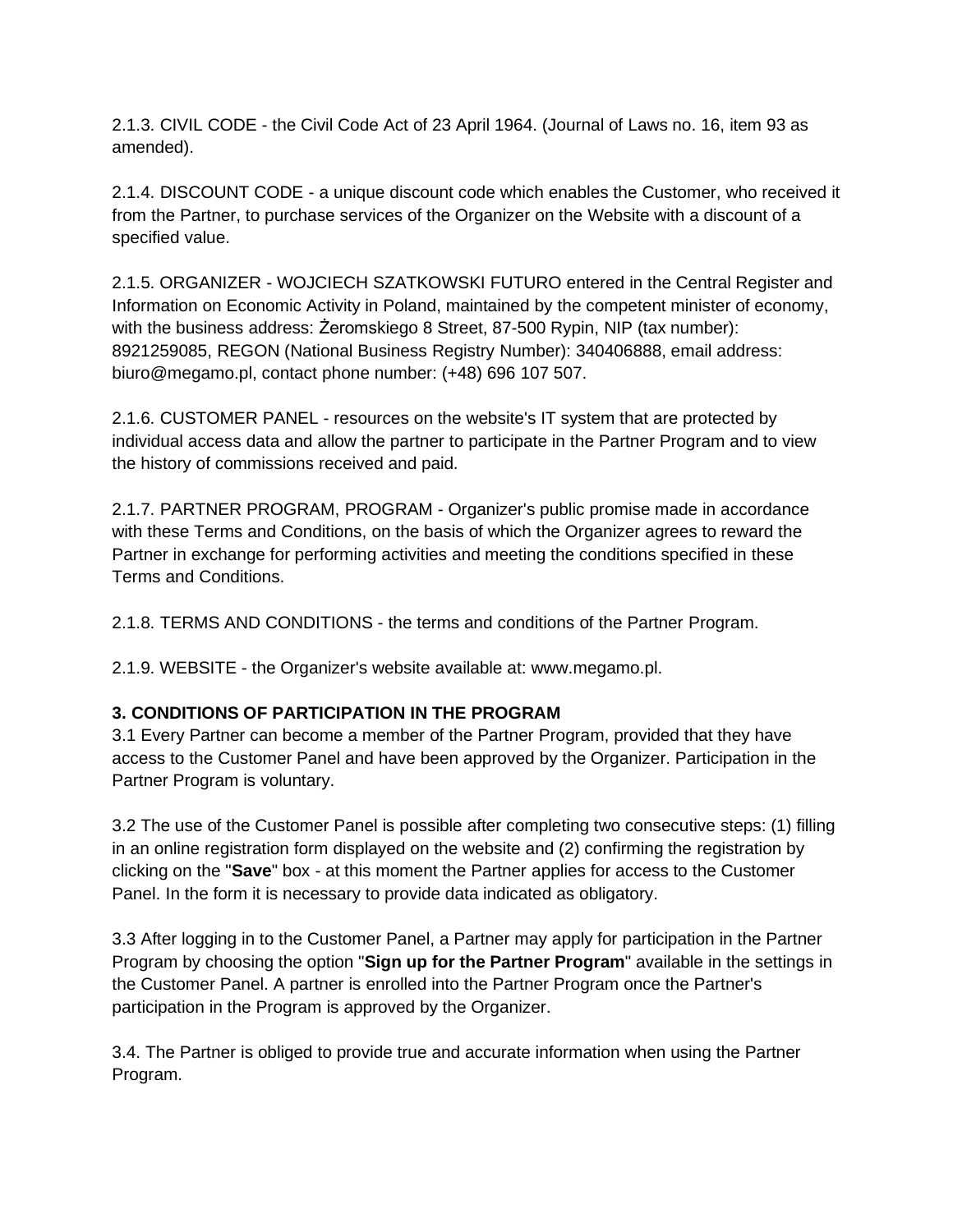3.5 The Partner is obliged to use the Partner Program in a manner consistent with its intended use, these Terms and Conditions, and in accordance with the law, while observing the personal rights, copyrights and intellectual property rights of the Organizer and third parties. The Partner must not provide unlawful content.

#### **4. CONDITIONS OF PROGRAM ORGANIZATION**

4.1 The Partner Program is valid from March 1, 2021 until cancellation.

4.2 The Partner Program allows a Partner to earn commission on the services sold by the Organizer to the Customers, who concluded the agreement with the Organizer upon recommendation of the Partner. The Partner may recommend Organizer's services to third parties who have used the services of the Organizer in the past.

4.3 The Partner may recommend Organizer's services in any legally permissible way, which will not harm the reputation and personal interests of the Organizer and their website. While recommending services, the Partner must not mislead or misinform third parties about the Organizer's offer.

4.4 During the recommendation, the Partner should encourage third parties to use the Organizer's services and give them a discount code, which is generated for the Partner in the Customer Panel. The Partner is obliged to ensure that they have the consent, required by law, of the customer to send him/her a discount code via the website or that they have another legitimate legal basis for processing his/her data. The Partner is obliged to provide the Organizer only with such personal data of the Customer, which was obtained in accordance with regulations on personal data protection.

4.5 Discount code automatically identifies the Customer as a Customer who made a purchase on the Partner's recommendation. The Customer is obliged to provide the discount code in an appropriate box when placing the order and ordering Organizer's services via the website. Based on that code, the Partner receives the commission.

4.6 The Partner can receive two types of discount codes from the Organizer: 4.6.1. A set of 20% discount codes which can be used once by a given customer. After using all the discount codes from the pool, the organiser will generate another pool for the partner. 4.6.2. One 15% discount code which can be used by numerous Customers on numerous occasions.

4.7 An unused discount code becomes invalid if the Partner resigns from the Partner Program in the meantime.

4.8 Partner is forbidden to act in order to circumvent the Terms and Conditions of this Partner Program, especially by making fraudulent recommendations and placing false orders in order to receive commissions from the Organizer.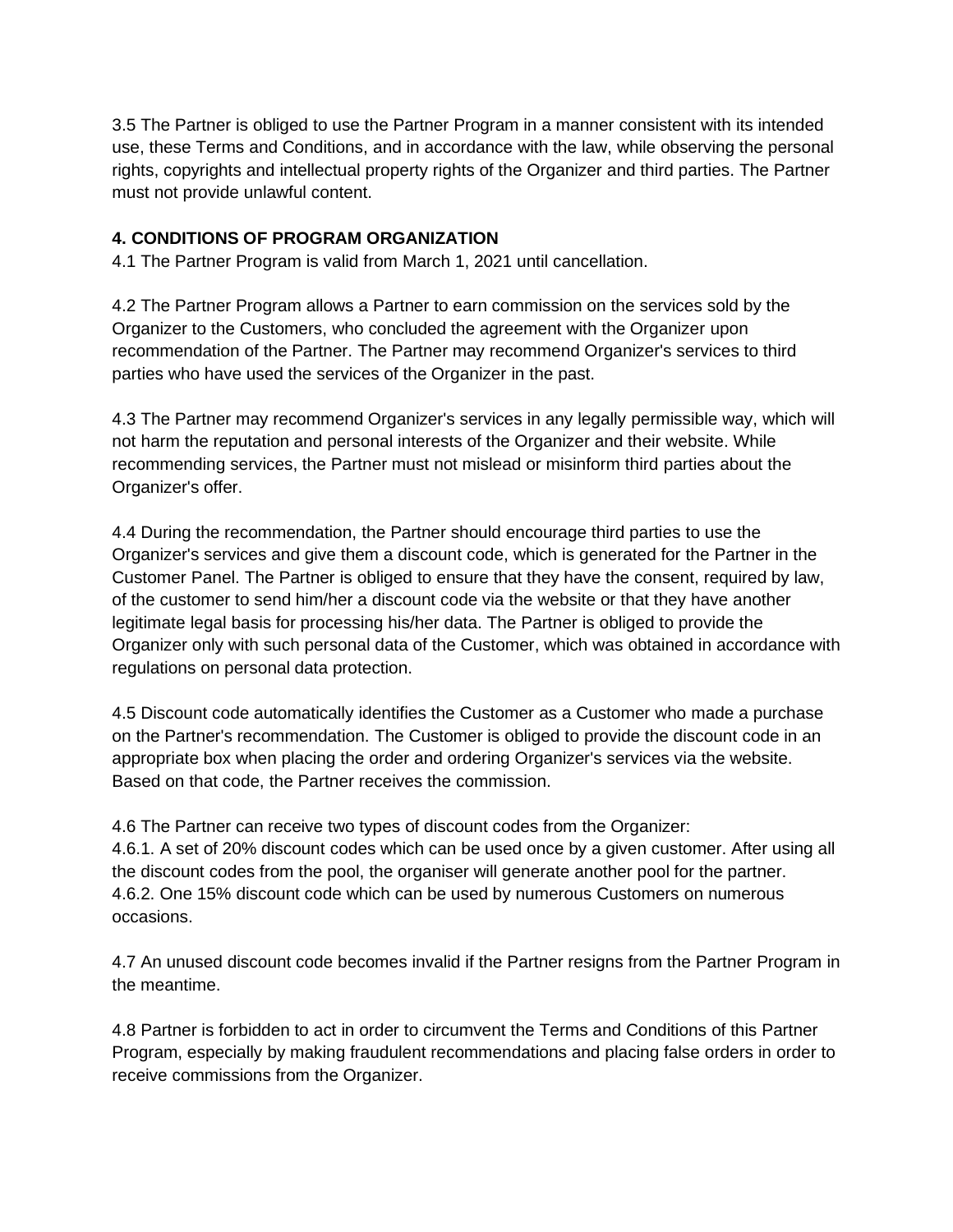4.9 Legitimate suspicion that the Partner performs practices that are inconsistent with the Terms and Conditions of the Partner Program gives the Organizer the right to suspend the Partner's participation in the Partner Program and withhold the payment of the commission earned by the Partner until the case is investigated. Repeated violation of the Terms and Conditions of the Partner Program gives the Organizer the right to immediately exclude the Partner from the Partner Program by sending a relevant statement by email.

## **5. COMMISSION**

5.1 The commission for the services sold to Customers on the recommendation of the Partner is calculated when the Customers place an order on the Organizer's website. The commission is recorded with the use of a Partner's e-wallet visible after logging in to the Customer Panel. From the level of the Customer Panel, the Partner has access to the history of calculated commissions in different settlement periods.

# 5.2 The Partner's commission is:

5.2.1. **20% of the net value of each invoice** - from the moment of cooperation between the Partner and the Organizer (BRONZE PARTNER).

5.2.2. **25% of the net value of each invoice** - from the moment when the Organizer's turnover generated by Partner's recommendations reaches 5000,00 PLN net (SILVER PARTNER). 5.2.3. **30% of the net value of each invoice** - from the moment when the Organizer's turnover generated by Partner's recommendations reaches 30 000,00 PLN net (GOLDEN PARTNER).

5.3 The commission only includes invoices paid by the Customers, provided that the Customers who are entitled to withdraw from the contract without giving any reason, do not resign from the contract concluded with the Organizer within the statutory period.

5.4 The commission under the Partner Program can be paid out (1) at any time after the Partner reaches a minimum amount of PLN 500,00, or (2) at the end of a calendar year, regardless of the amount of commission collected by the Partner. The commission paid to the Partner is always a gross amount. A VAT invoice issued by the Partner is the basis for the payment of the commission. It should include the Organizer's data and a payment deadline of at least 7 calendar days. The commission is deducted from the e-wallet in the Customer Panel when the Organizer accepts and approves the Partner's request for the payment.

5.5 The Partner is obliged to fulfill their own tax obligations resulting from the commission granted in the course of the Partner Program according to the rules and deadlines arising from the binding law.

## **6. ADDITIONAL DISCOUNTS**

6.1 The Organizer reserves the right to offer additional discounts to Partners only. Rules of such discounts may be defined in separate discount terms and conditions.

6.2 The Organizer may give Partners vouchers (of any value) for using the Organizer's services. The voucher is granted when it is visible in an appropriate tab available in the Customer Panel.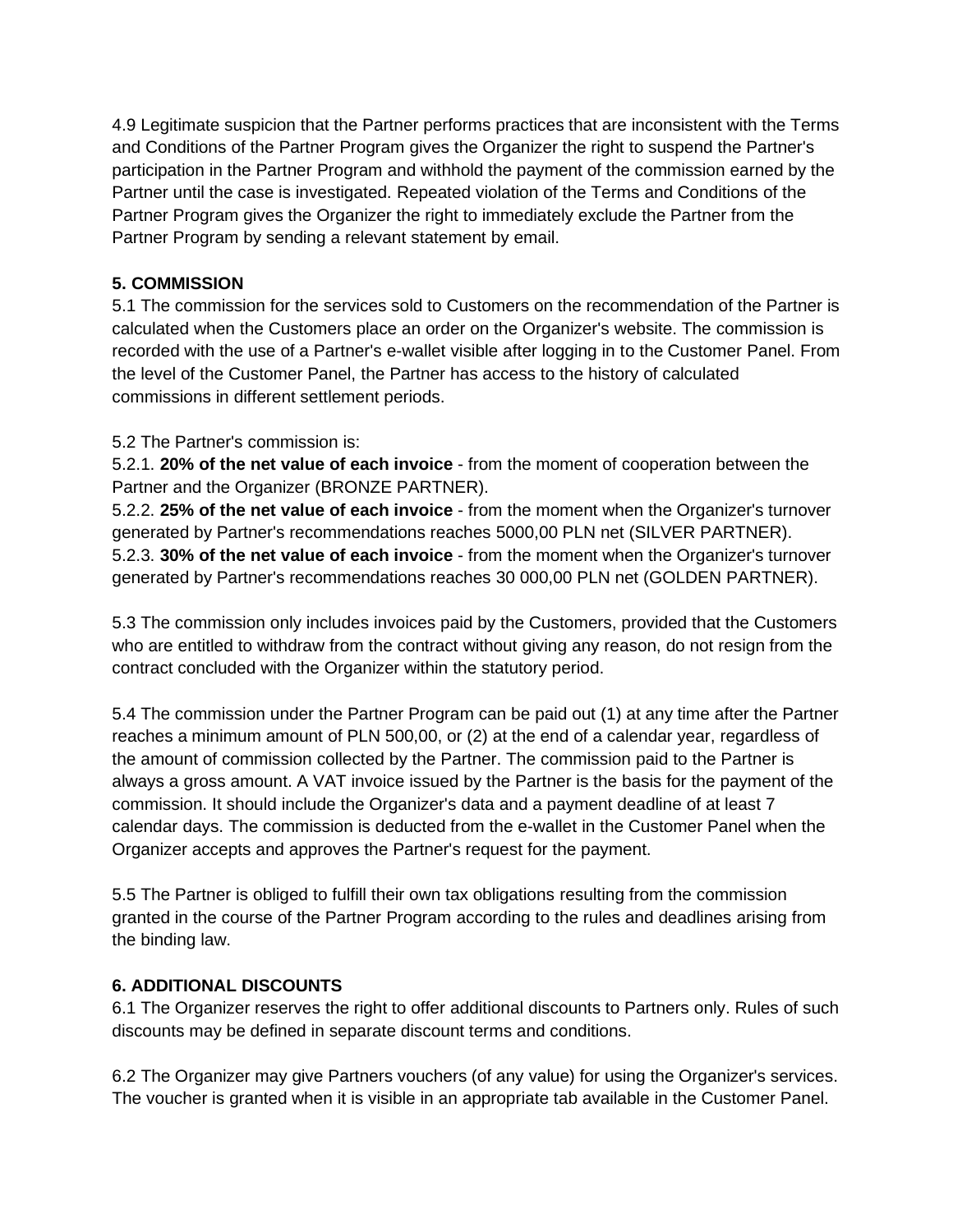Unless the description of a given voucher states otherwise, the voucher should be used by the Partner within **7 calendar days** from the date of giving it to the Partner. Vouchers can be used when placing an order via the website by entering a unique voucher code.

6.3 Vouchers and other discounts referred to in section 6 of the Terms and Conditions cannot be combined with other promotions and discounts offered by the Organizer, unless the terms of a separate discount provide otherwise.

### **7. PERSONAL DATA**

7.1 The Organizer is the Administrator of the personal data processed in connection with the provisions of these Terms and Conditions (hereinafter: "**the Administrator**"). Personal data shall be processed in accordance with applicable legal regulations, in particular in accordance with the Regulation (EU) 2016/679 of the European Parliament and of the Council of 27 April 2016 on the protection of natural persons in relation to the processing of personal data, on the free movement of such data and on the cancellation of the Directive 95/46/EC (General Data Protection Regulation) - hereinafter referred to as the "**GDPR**" or the "**GDPR Regulation**".

7.2 The Administrator processes personal data for the purposes, for the period and on the basis of the principles indicated in this section of the Terms and Conditions. Providing personal data is voluntary, however, failure to provide personal data necessary to participate in the Partner Program makes it impossible to take advantage of it. The Administrator takes special care to protect the interests of persons whose personal data are processed by the Administrator, and in particular, is responsible and ensures that the collected data are: (1) processed lawfully; (2) collected for specified and legitimate purposes and not further processed in a way incompatible with those purposes (3) factually accurate and adequate in relation to the purposes for which they are processed; (4) stored in a form which makes it possible to identify data subjects for no longer than is necessary for the purposes of processing and (5) processed in a manner which ensures adequate security of personal data, including protection against unauthorized or unlawful processing and accidental loss destruction or damage, by means of appropriate technical or organizational measures. Taking into account nature, scope, context and purposes of processing and the risk of violation of rights or freedoms of natural persons with different probability and the gravity of the threat, the Administrator implements appropriate technical and organizational measures so that processing is carried out in accordance with the GDPR Regulation and to be able to demonstrate this. These measures are, if necessary, reviewed and updated. The Administrator uses technical measures to prevent unauthorized persons from acquiring and modifying the personal data transmitted electronically.

7.3 The Administrator is entitled to process personal data when - and to the extent that - at least one of the following conditions is met: (1) the data subject has given consent to processing of his or her personal data for one or more specified purposes; (2) the processing is necessary for the performance of a contract to which the data subject is party or in order to take steps at the request of the data subject prior to entering into a contract; (3) processing is necessary to comply with a legal obligation the Administrator is subject; or (4) processing is necessary for the purposes of the legitimate interests pursued by the Administrator or by a third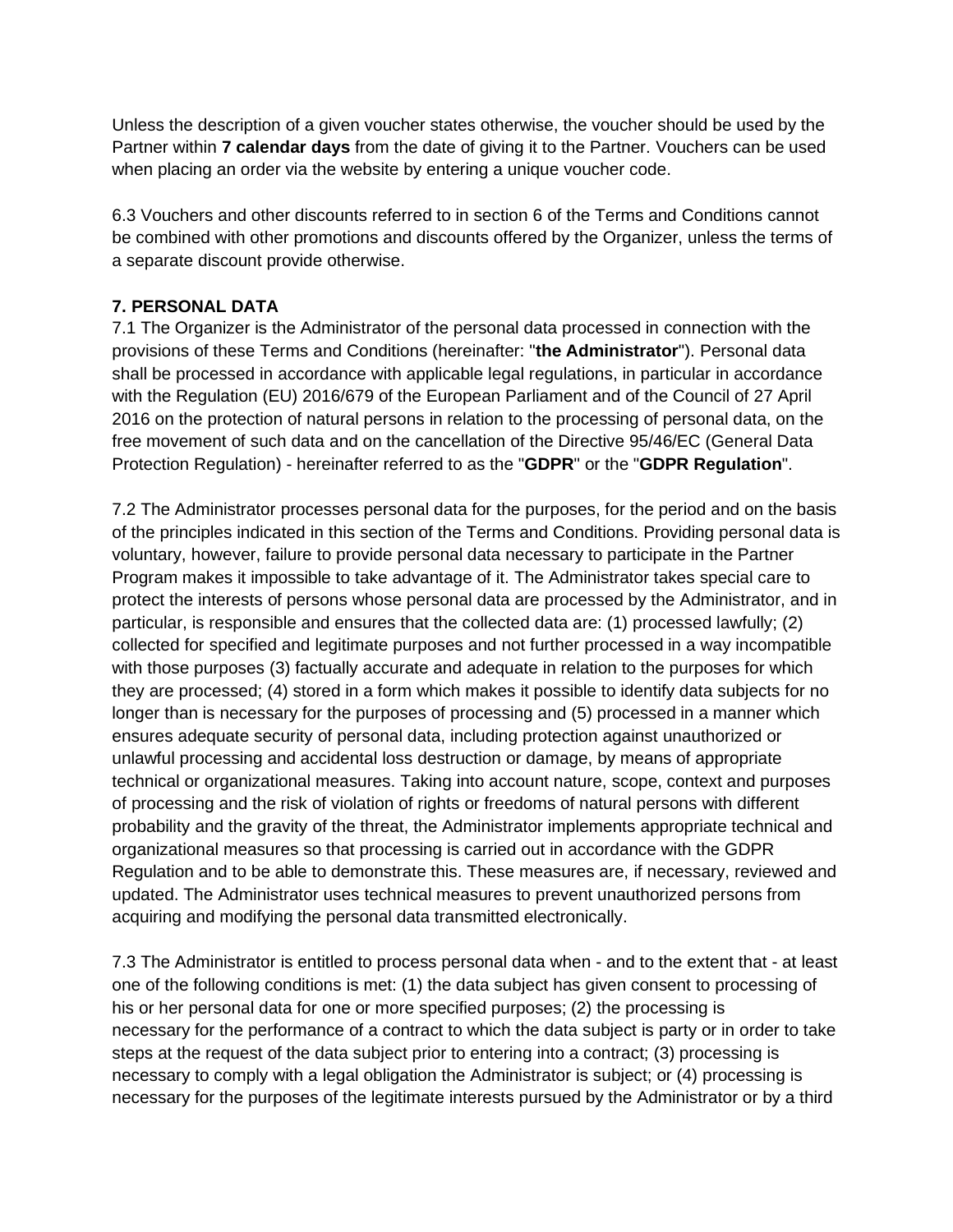party, except where these interests are overridden by the interests or fundamental rights and freedoms of the data subject, which require protection of personal data. This is particularly applicable when a child is the data subject.

7.4 Processing of personal data by the Administrator requires at least one of the grounds indicated above. Specific grounds for personal data processing of Partners by the Administrator are indicated in the next point of these Terms and Conditions - with reference to a given purpose of personal data processing by the Administrator.

7.5 The Administrator may process personal data for the following purposes, on the following grounds and for the following period:

| <b>Purpose of data processing</b>                             | Legal basis for data<br>processing                                                                                                                                                                                                                                                                                                                                                                       | Data storage period                                                                                                                                                                                                                                                                                                                                                                                                                                                                                                                                                        |
|---------------------------------------------------------------|----------------------------------------------------------------------------------------------------------------------------------------------------------------------------------------------------------------------------------------------------------------------------------------------------------------------------------------------------------------------------------------------------------|----------------------------------------------------------------------------------------------------------------------------------------------------------------------------------------------------------------------------------------------------------------------------------------------------------------------------------------------------------------------------------------------------------------------------------------------------------------------------------------------------------------------------------------------------------------------------|
| Implementation of the Partner<br>Program by the Administrator | Article $6(1)(f)$ of the GDPR<br>Regulation (legitimate legal<br>interest) - processing is<br>necessary for purposes<br>deriving from the legally<br>legitimate interests of the<br>Administrator - consisting of<br>fulfilling the objectives of the<br>promised Partner Program<br>and enabling the Partners to<br>participate and earn<br>commissions in accordance<br>with its terms and regulations | Data are kept for the period<br>of a legitimate interest<br>pursued by the<br>Administrator, but no longer<br>than to the end of the<br>Partner's participation<br>in the Partner Program                                                                                                                                                                                                                                                                                                                                                                                  |
| Direct marketing                                              | Article $6(1)(f)$ of the GDPR<br>Regulation (legally justified<br>interest of the Administrator) -<br>processing is necessary for<br>the purposes arising from<br>legitimate interests of the<br>Administrator - consisting of<br>taking care of interests and<br>good image of the<br>Administrator's interests,<br>activities, website and sales                                                       | Data are kept for the period<br>of the existence of a<br>legitimate interest pursued by<br>the Administrator, but no<br>longer than the period of<br>limitation of Administrator's<br>claims against the data<br>subject, on account of<br>business activities conducted<br>by the Administrator.<br>The period of limitation shall<br>be determined by the<br>provisions of law, in particular<br>the Civil Code (basic<br>limitation period for claims<br>related to business activities)<br>is three years.<br>The Administrator must not<br>process data for marketing |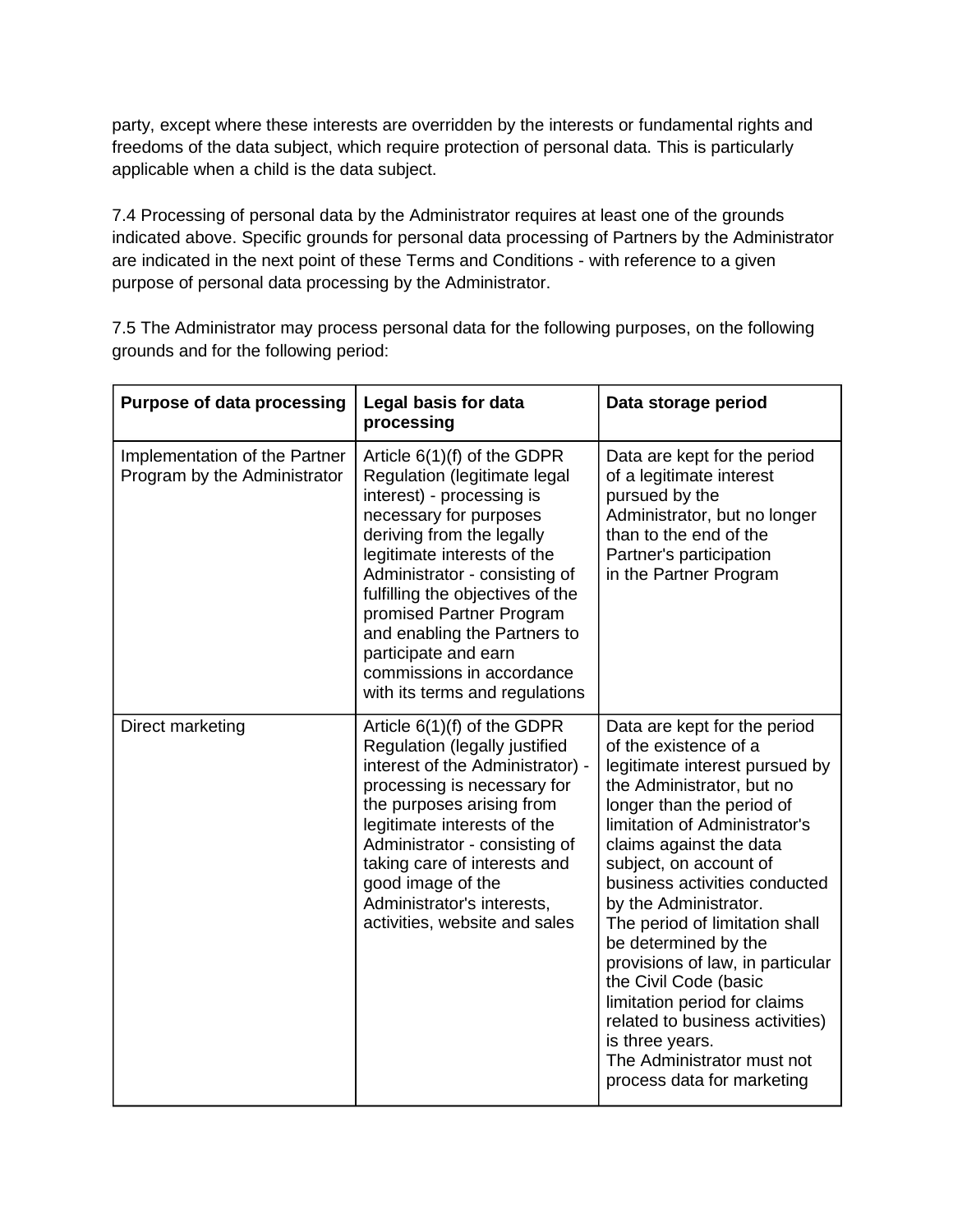|                                                                                                                                                                           |                                                                                                                                                                                                                                                                                                                                                           | purposes when the data<br>subject expresses effective<br>objection in this respect                                                                                                                                                                                                                                     |
|---------------------------------------------------------------------------------------------------------------------------------------------------------------------------|-----------------------------------------------------------------------------------------------------------------------------------------------------------------------------------------------------------------------------------------------------------------------------------------------------------------------------------------------------------|------------------------------------------------------------------------------------------------------------------------------------------------------------------------------------------------------------------------------------------------------------------------------------------------------------------------|
| Marketing                                                                                                                                                                 | Article $6(1)(a)$ of the GDPR<br>Regulation (consent) - the<br>data subject has consented<br>to the processing of his/her<br>personal data for marketing<br>purposes by the<br>Administrator                                                                                                                                                              | Data are stored until the data<br>subject does not withdraw<br>their consent to further<br>processing of his or her data<br>for this purpose.                                                                                                                                                                          |
| Keeping the tax books                                                                                                                                                     | Article $6(1)(c)$ of the GDPR<br>Regulation in connection with<br>Article 86 § 1 of the Tax<br>Ordinance, i.e. of 17 January<br>2017 (Journal of Laws of<br>2017, item 201 as amended)<br>- processing is necessary to<br>fulfil a legal obligation of the<br>Administrator                                                                               | Data are kept for the period<br>when the Administrator is<br>legally required to keep tax<br>records (until the expiry of the<br>period of limitation of tax<br>liabilities, unless tax acts<br>provide otherwise)                                                                                                     |
| Determining, pursuing or<br>defense of claims made by<br>the Administrator or which<br>may be made against the<br>Administrator in connection<br>with the Partner Program | Article $6(1)(f)$ of the GDPR<br>Regulation (legally justified<br>interest of the Administrator) -<br>processing is necessary for<br>the purposes arising from<br>legitimate interests of the<br>Administrator - consisting of<br>determining, pursuing or<br>defending claims that may be<br>raised by the Administrator or<br>against the Administrator | Data are kept for the period<br>of the existence of a<br>legitimate interest pursued by<br>the Administrator, but no<br>longer than the period of<br>limitation of claims which may<br>be raised against the<br>Administrator (the basic<br>limitation period for claims<br>against the Administrator is<br>six years) |

7.6 The Administrator is obliged to use services of third parties in order to fulfill the provisions of the Partner Program. The Administrator uses only the services of such entities that provide sufficient guarantees to implement appropriate technical and organizational measures so that the processing meets the requirements of the GDPR Regulation and protects the rights of data subjects. The Administrator shall transfer data only if it is necessary for the realization of a given purpose of personal data processing and only to the extent necessary for its realization. Partners' personal data may be transferred to the following recipients or types of recipients:

7.6.1. **Service providers providing the Administrator with technical, IT and organizational solutions, that enable the Administrator to conduct its business, including running the website and Partner Program** (in particular, providers of computer software for running the website, email and hosting provider and provider of business management and technical support software for the Administrator) - the Administrator shares the Partner's personal data with a selected provider acting on his/her behalf only in the case and to the extent necessary for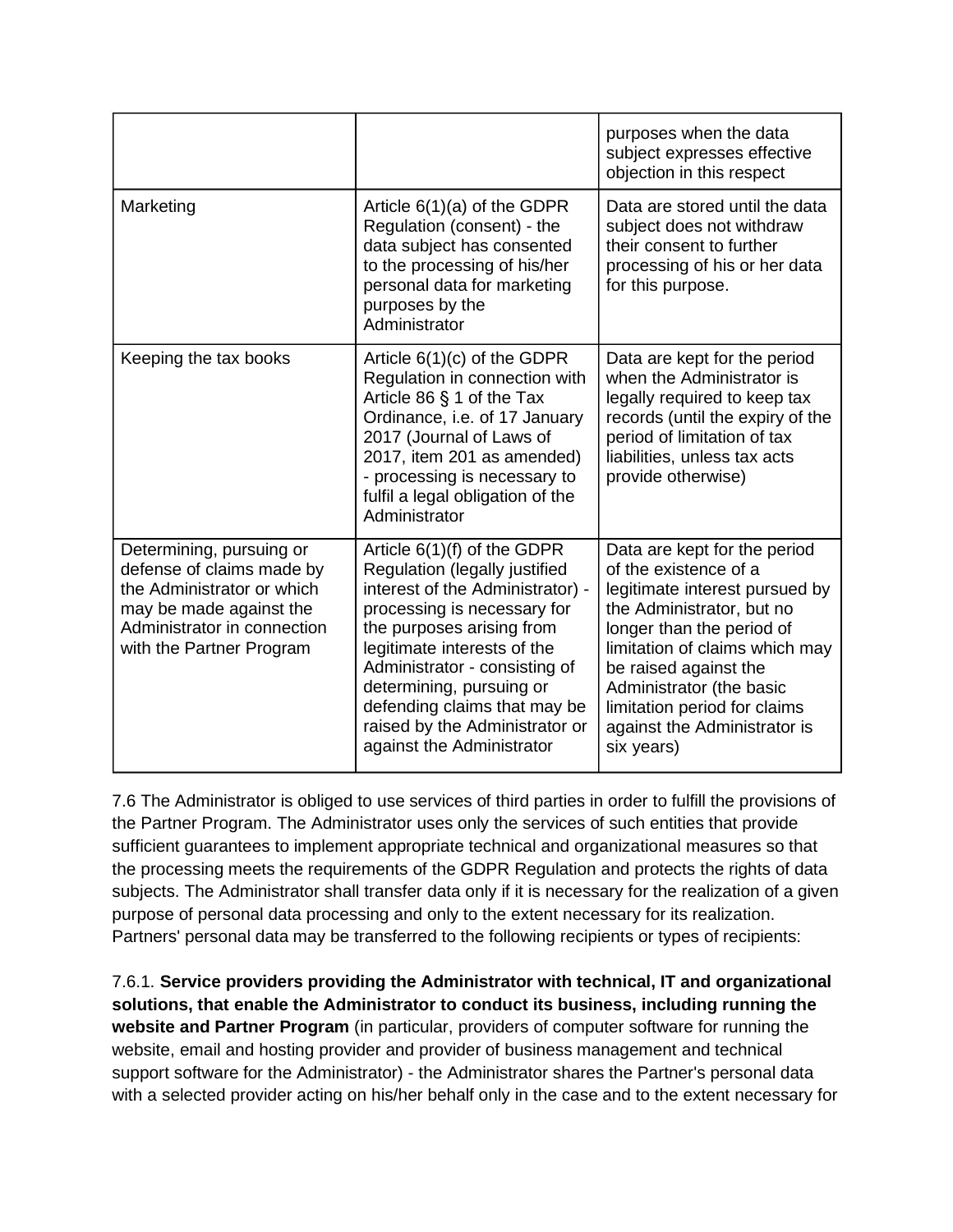the proper conduct of the Administrator's business activity that is in line with the point 7 of these Terms and Conditions.

7.6.2. **Accounting, legal and advisory service providers providing the Administrator with accounting, legal or advisory support** (in particular an accounting office, law firm or debt collection agency) - the Administrator provides the collected Partner's personal data to the chosen provider acting on his/her behalf only in case and to the extent necessary for the proper conduct of the Administrator's business activity that is in line with the point 7 of these Terms and Conditions.

7.7 The Partner whose data is processed by the Administrator has the following rights:

7.7.1 **Right to access, correct, restrict, remove or transfer** - The data subject has the right to request the Administrator to provide him/her access to his/her personal data, their correction, deletion ("the right to be forgotten") or to restrict processing, object to processing, and transfer data. The detailed conditions for exercising the rights indicated above are indicated in Articles 15-21 of the GDPR Regulation.

7.7.2. **Right to withdraw consent at any time** - the person whose data are processed by the Administrator on the basis of an expressed consent (pursuant to Article 6(1)(a) or Article 9(2)(a) of the GDPR Regulation) has the right to withdraw consent at any time without affecting the legality of the processing performed on the basis of the consent given prior to this withdrawal.

7.7.3 **Right to make a complaint to a supervisory authority** - the person whose data are processed by the Administrator has the right to make a complaint to the supervisory authority in the manner and according to the procedure described in the provisions of the GDPR Regulation and Polish law, in particular the Act on Personal Data Protection. The supervisory authority in Poland is the President of the Personal Data Protection Office.

7.7.4. **Right to object** - the data subject has the right to object at any time - for reasons related to his/her particular situation - the processing of personal data concerning him/her based on Art. 6 (1) (e) (interest or circumstances related to the processing of personal data). 1(e) (public interest or tasks) or (f) (legitimate interest of the Administrator), including profiling based on these provisions. In this situation, the Administrator is no longer allowed to process these personal data, unless it demonstrates the existence of valid legitimate grounds for the processing which override the interests, rights and freedoms of the data subject, or grounds for the establishment, exercise or defence of claims.

7.7.5 **Right to object to direct marketing** - if personal data are processed for the purposes of direct marketing, the data subject has the right to object the processing of personal data concerning him or her for the purposes of such marketing, including profiling, within the scope in which the processing is related to such direct marketing.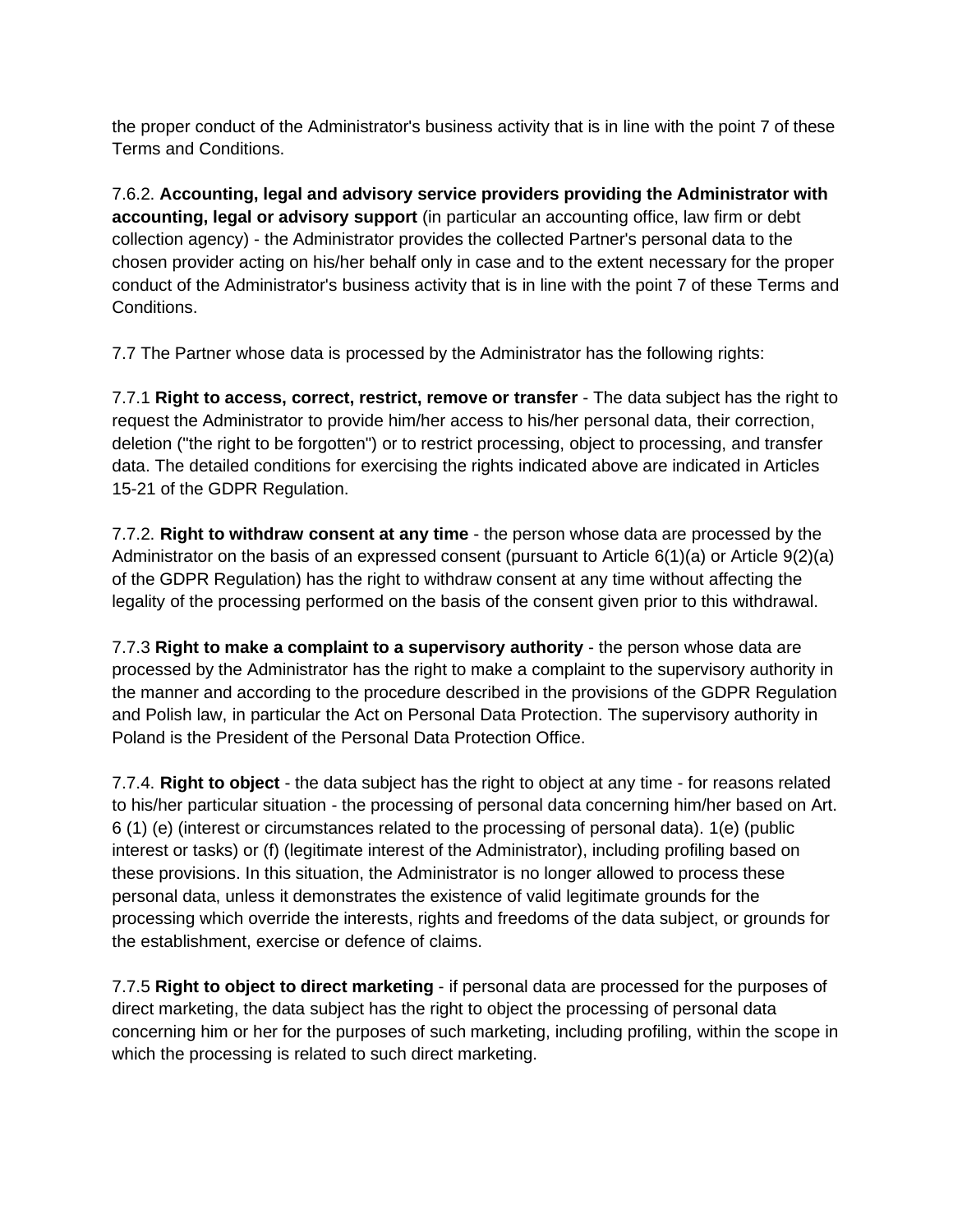7.7.6 To exercise the rights referred to in point 7 of these Terms and Conditions, you can contact the Administrator by sending an appropriate message in writing or by e-mail to the Administrator's address or mailbox indicated at the beginning of these Terms and Conditions.

### **8. WITHDRAWAL FROM THE PARTNER PROGRAM**

8.1 The Partner can resign from participation in the Partner Program at any time and without giving any reason by sending an appropriate statement to the Organizer, for example, via email: biuro@megamo.pl. The resignation comes into effect immediately.

8.2 Resignation means that the Partner's account is deleted from the Customer Panel. Upon resignation, the Partner may ask the Organizer to pay out the commission accumulated in the Customer Panel, provided that the conditions specified in point 5.4 of these Terms and Conditions are fulfilled. Otherwise, resignation from the Partner Program means that the Partner will not receive the commission.

## **9. COMPLAINT PROCEDURE**

9.1 Complaints regarding the Partner Program can be submitted by e-mail to: biuro@megamo.pl.

9.2 It is recommended to provide as many details and circumstances relating to the subject of the complaint as possible. In particular, it is advisable to inform about the type and date of irregularity and include contact details of the person submitting the complaint. This will facilitate and accelerate the process of handling the complaint by the Organizer. The requirements specified in the previous sentence are only a recommendation and shall not affect the effectiveness of complaints submitted without the recommended description of the complaint. However, they may influence the final decision of the Organizer regarding the legitimacy of the complaint.

9.3 The Organizer shall respond to the complaint without delay, within 14 days from the date when the complaint is submitted.

## **10. FINAL PROVISIONS**

10.1 The Partner Program is conducted in Polish language and according to Polish law.

## 10.2 Amendments to the Terms and Conditions:

10.2.1 The Organizer reserves the right to make changes to these Terms and Conditions if these changes affect implementation of the provisions of these Terms and Conditions for the following important reasons: changes in the provisions of law; changes in the terms and conditions of participation in the Partner Program, or changes in the prizes awarded in the Partner Program.

10.2.2. Changes in the Terms and Conditions can take place at any time, just like the cancellation of the Partner Program. However, they do not affect the Partner's acquired rights, including the validity of actions and conditions fulfilled by the Partner to receive the commission,